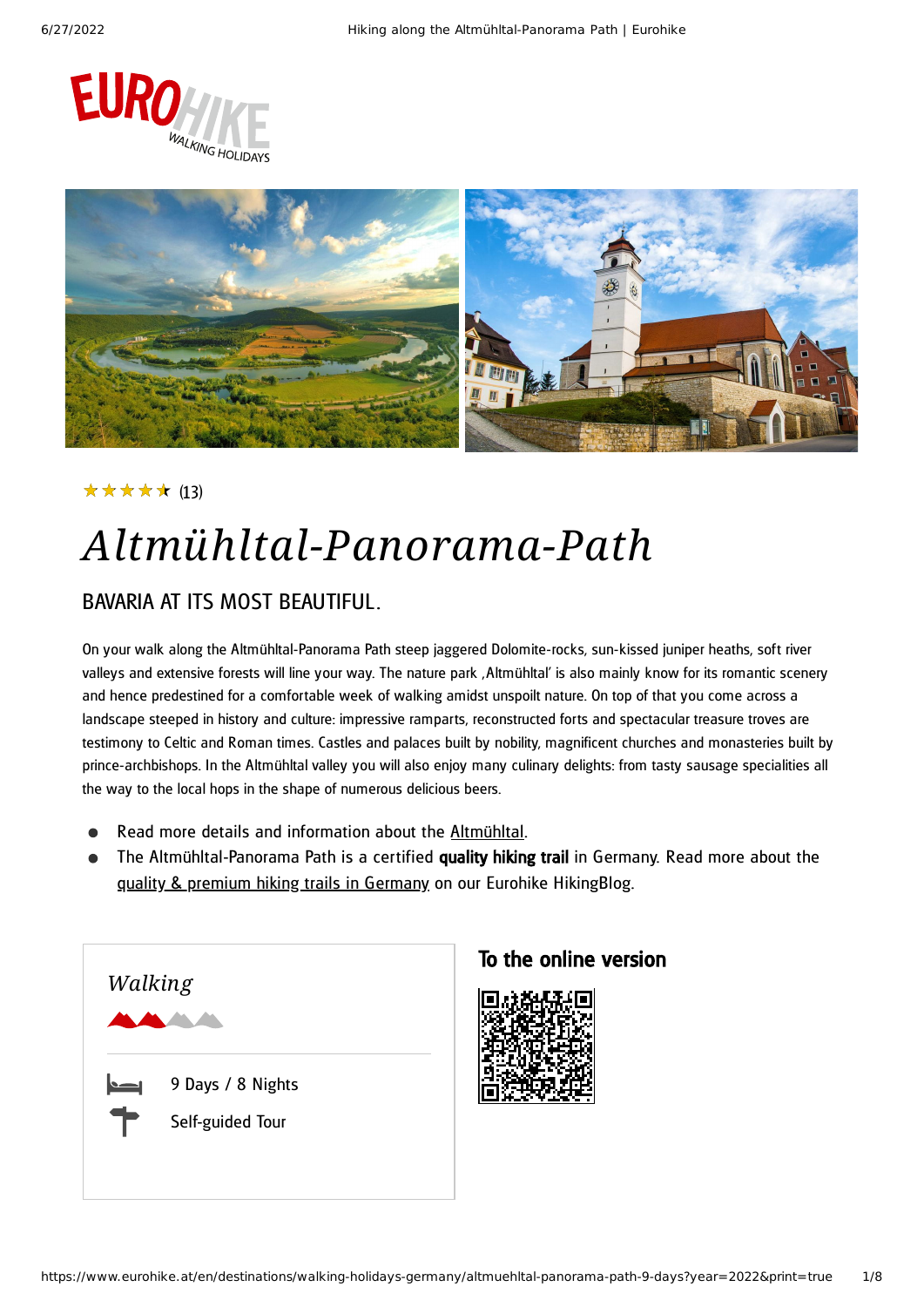DAY 1

DAY 2

# *Itinerary*

## *Arrival in [Treuchtlingen](#page-1-0)*

<span id="page-1-0"></span>The idyllic little Altmühl-town Treuchtlingen is situated in the centre of the nature park 'Altmühltal', the second biggest Nature Park in Germany. We recommend you seize the first day and relax in the well-known Altmühl-Thermal Spa.

Hotel example: [Stadthof](http://www.gaestehaus-stadthof.de/index_e.htm)

### *Treuchtlingen – [Pappenheim/Surroundings](#page-1-1)*

<span id="page-1-1"></span>With views onto the river Altmühl meandering through the valley you continue via the ,Devil's Pulpit' towards Medieval Pappenheim. You descend again to the river Altmühl via the viewpoint Hollerstein and continue leisurely along the course of the river to your Day Finish, where you are greeted by the impressive castle, seat of the former 'Reichserbmarschälle'-marshals.

Hotel example: [Sonne](http://www.sonne-pappenheim.de/)

|  | $\circled{S}$ approx. 4 hours |  | 14 km |  | <b>1</b> 280 m |  | $\approx$ 290 m |
|--|-------------------------------|--|-------|--|----------------|--|-----------------|
|--|-------------------------------|--|-------|--|----------------|--|-----------------|

#### *[Pappenheim/Surroundings](#page-1-2) – Dollnstein/Surroundings* DAY 3

<span id="page-1-2"></span>Via a high-altitude path with great views you walk over to Solnhofen, the mining place of the well-known Solnhofer limestone slabs and site of over 140 million-year-old fossils. Soon after an amazing and very popular photo opportunity awaits: the nature monument , Twelve Apostles', steep limestone rocks embedded in juniper heaths. The route leads you to Dollnstein into the primeval Danube valley.

Hotel example: [Kirchenschmied](http://www.zum-kirchenschmied.de/t3/startseite.html)

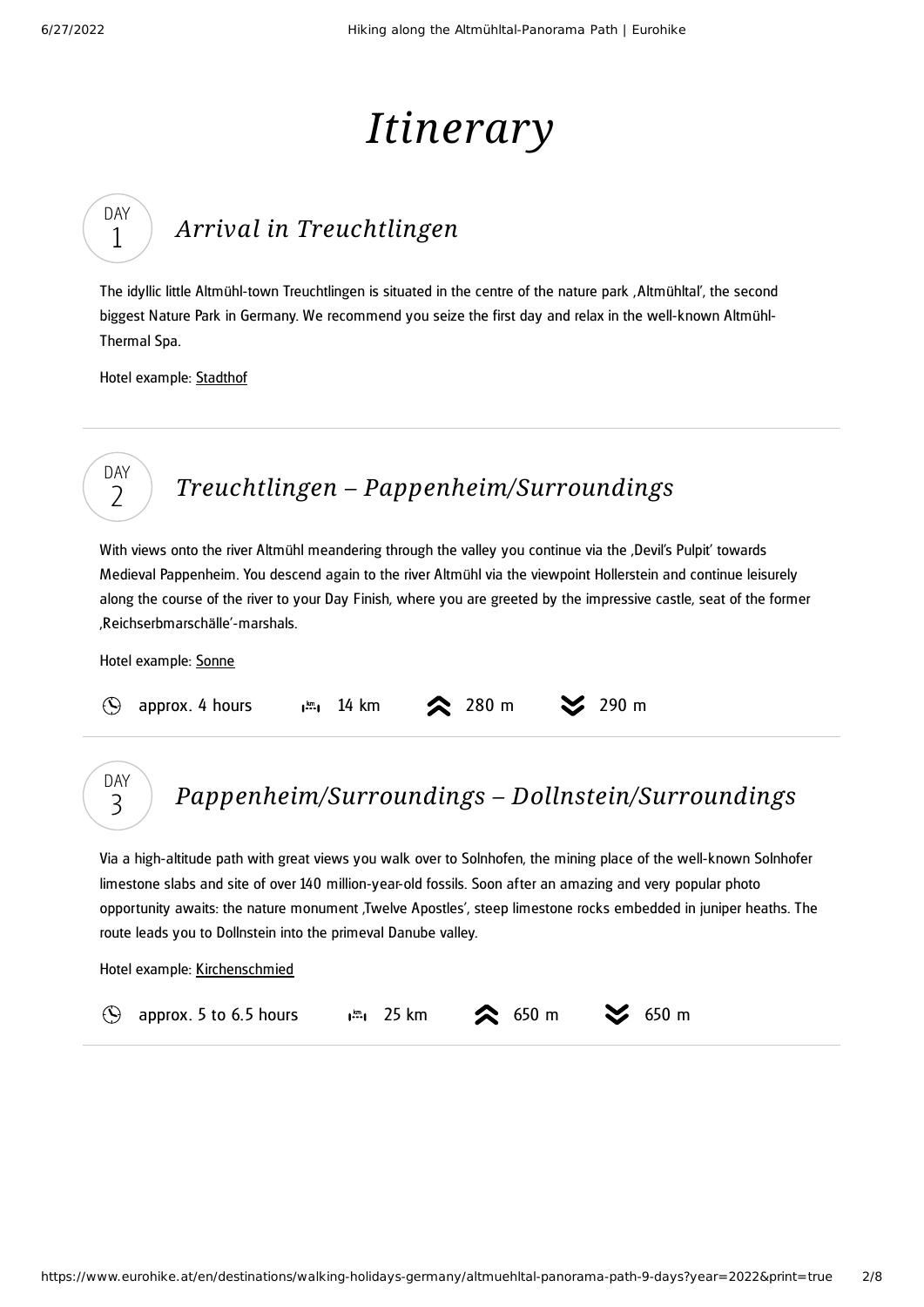DAY  $\overline{A}$ 

<span id="page-2-0"></span>

| <b>DAY</b><br>4    | Dollnstein/Surroundings – Eichstätt                                                                                                                                                                                                                                                                                                                                                                                                                                                                       |
|--------------------|-----------------------------------------------------------------------------------------------------------------------------------------------------------------------------------------------------------------------------------------------------------------------------------------------------------------------------------------------------------------------------------------------------------------------------------------------------------------------------------------------------------|
|                    | You pass the Geo-monument , Burgsteinfelsen' and continue through forests and juniper heaths and later on on a<br>mountain path with great views all the way to Eichstätt. With Willibalds castle towering over this diocesan town, it is<br>a complete Baroque work of art with prestigious buildings as well as dreamy little alleyways.                                                                                                                                                                |
|                    | Hotel example: Adler                                                                                                                                                                                                                                                                                                                                                                                                                                                                                      |
| $(\blacktriangle)$ | $360$ m<br>2340 m<br>approx. 5 hours<br>$\frac{km}{2}$ 15 km                                                                                                                                                                                                                                                                                                                                                                                                                                              |
| <b>DAY</b><br>5    | Eichstätt – Kipfenberg                                                                                                                                                                                                                                                                                                                                                                                                                                                                                    |
|                    | With a lovely view onto the striking Osterberg mountain and the Roman fort Vetoniana, you walk to the Buchenhüller<br>mammoth cave. You will walk across wonderful alpine paths above Altmühl and you will get fantastic views of the<br>valley and the rock faces whilst walking along the panoramic path. You will walk through the Gugoldinger<br>Wacholderheide, which is a fantastic nature protection area before you will go past the Arnsberger Leite and the<br>Limes watch tower to Kipfenberg. |
|                    | Hotel example: Zur Post                                                                                                                                                                                                                                                                                                                                                                                                                                                                                   |
|                    | 26 km<br>720 m<br>740 m<br>approx. 6 hours<br>$l^{km}l$                                                                                                                                                                                                                                                                                                                                                                                                                                                   |
| DAY<br>6           | Kipfenberg – Beilngries                                                                                                                                                                                                                                                                                                                                                                                                                                                                                   |

<span id="page-2-2"></span><span id="page-2-1"></span>Today's tour starts with stunning views and insights into the beautiful Anlauter valley. Reach Kinding with its impressive fortified church and cosy inns. Shortly afterwards the panorama path again keeps its promise: magnificent views into the Altmühl valley and onto bizarre rock formations. After that another scenic outpost awaits: the Main-Danube canal, Arzberg, Beilngries, Altmühl and Sulz. A steep descent to Beilngries follows.

Hotel example: [Krone](https://www.krone-beilngries.de/)

|  | <b>Example 15 approx.</b> 5.5 to 6 hours a $\mathbb{R}^n$ , 24 km <b>2</b> 540 m |  |  |  |  |  |  |  |
|--|----------------------------------------------------------------------------------|--|--|--|--|--|--|--|
|--|----------------------------------------------------------------------------------|--|--|--|--|--|--|--|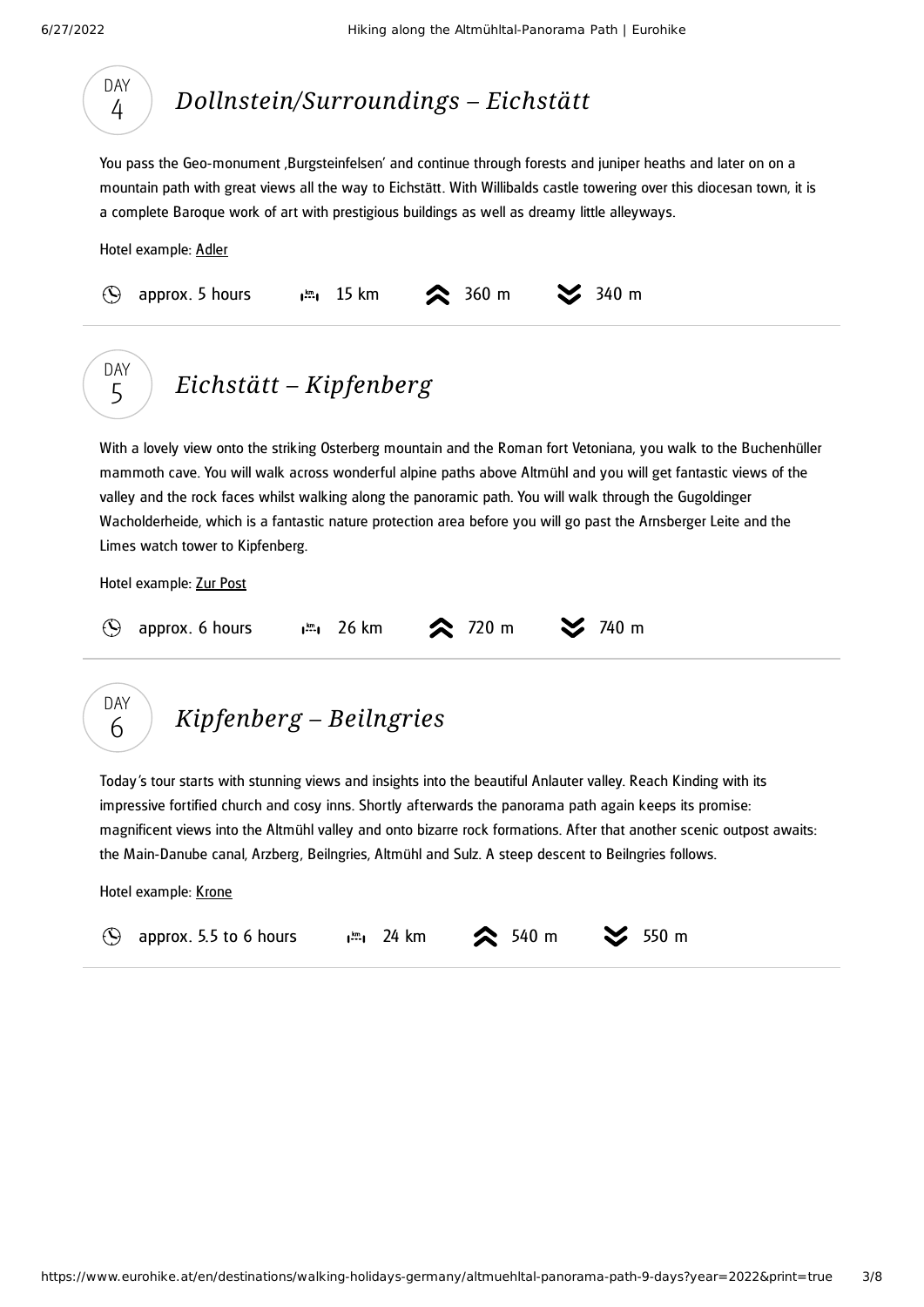

### *Beilngries – [Riedenburg](#page-3-0)*

<span id="page-3-0"></span>Via the Arzberg mountain plateau into the 'Seven Valley Town' of Dietfurt, where water in the form of the Main-Danube canal, rivers and springs plays a major role. Enjoy the view onto Eggersberg palace, past rock formations and along the Altmühltal-boardwalk into the pretty village of Gundlfing. From the ,Devil's Rock' -Teufelsfelsen into the 3-castle town of Riedenburg.

Hotel example: Zur [Post](http://www.zurpostgasthof.de/)





### *[Riedenburg](#page-3-1) – Kelheim*

<span id="page-3-1"></span>Gnarly trees and rock towers line your – in parts – steep path up to Prunn castle. Pass the blue glittering karst spring "Blautopf" and continue along the Main-Danube Canal. As a reward enjoy a grandiose view into the distance. Back again in the valley, you walk along the Jura rock to the Celt's Wall', which leads you immediately back to the Danube – the view down to the mighty Danube crevasse is awe-inspiring. After that the impressive finale of your tour: the boat ride through the Danube crevasse to Kelheim.

Hotel example: [Dormero](https://www.dormero.de/en/hotel-kelheim/)

|                            | approx. 5.5 hours      | $\frac{1}{2}$ 19 km $\approx$ 470 m $\approx$ 470 m |  |
|----------------------------|------------------------|-----------------------------------------------------|--|
| <b>DAY</b><br>$\mathsf{Q}$ | Departure or extension |                                                     |  |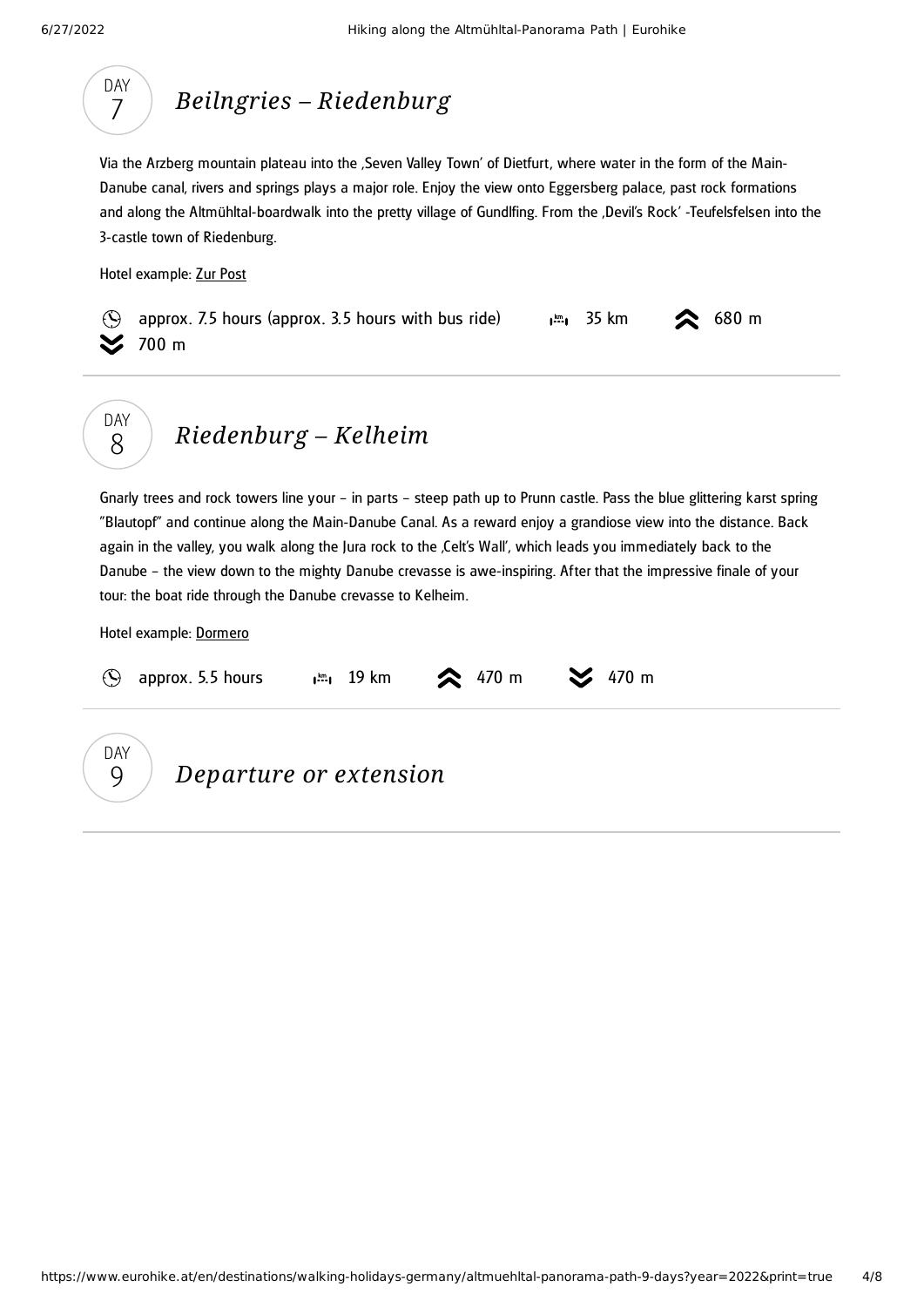# *Characteristics of the route*

The terrain is easy and you walk on well-maintained walking paths. For each daily tour a good basic fitness level is required. Technically the tours are easy and can be mastered without any difficulties. For longer parts shortcuts by foot or by public transport are possible.

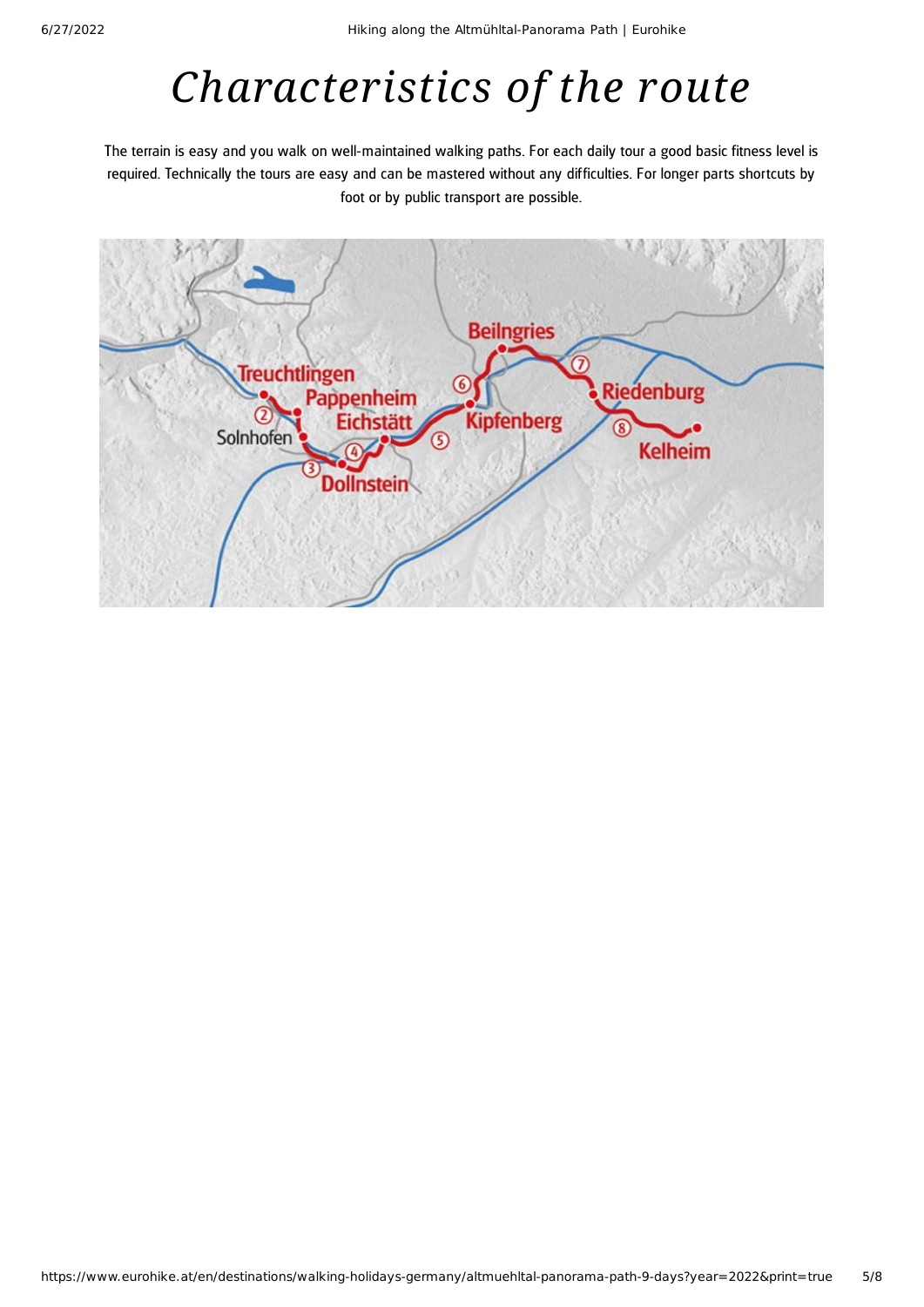## *Prices and events*

#### *Place of arrival: Treuchtlingen*

|                                                | Season 1<br>02.04.2022 - 15.05.2022  <br>12.09.2022 - 09.10.2022  <br>Arrival daily | Season 2<br>16.05.2022 - 19.06.2022  <br>29.08.2022 - 11.09.2022  <br>Arrival daily | Season 3<br>20.06.2022 -<br>28.08.2022<br>Arrival daily |  |  |
|------------------------------------------------|-------------------------------------------------------------------------------------|-------------------------------------------------------------------------------------|---------------------------------------------------------|--|--|
| Altmühltal-Panorama Path, 9 days, DE-ATWTK-09X |                                                                                     |                                                                                     |                                                         |  |  |
| Base price                                     | 669.00                                                                              | 729.00                                                                              | 769.00                                                  |  |  |
| Surcharge single room                          | 229.00                                                                              | 229.00                                                                              | 229.00                                                  |  |  |

Category: middle class hotels ans country hotels

# *Additional nights*

#### *Place of arrival: Treuchtlingen*

|                       | Season 1<br>Apr 2, 2022 - May 15, 2022  <br>Sep 12, 2022 - Oct 9, 2022  <br><b>Arrival daily</b> | <b>Season 2</b><br>May 16, 2022 - Jun 19, 2022  <br>Aug 29, 2022 - Sep 11, 2022  <br><b>Arrival daily</b> | Season 3<br>Jun 20, 2022 - Aug<br>28, 2022  <br>Arrival daily |
|-----------------------|--------------------------------------------------------------------------------------------------|-----------------------------------------------------------------------------------------------------------|---------------------------------------------------------------|
| <b>Treuchtlingen</b>  |                                                                                                  |                                                                                                           |                                                               |
| Double room p. P.     | 59.00                                                                                            | 59.00                                                                                                     | 59.00                                                         |
| Surcharge single room | 15.00                                                                                            | 15.00                                                                                                     | 15.00                                                         |
| Eichstätt             |                                                                                                  |                                                                                                           |                                                               |
| Double room p. P.     | 69.00                                                                                            | 69.00                                                                                                     | 69.00                                                         |
| Surcharge single room | 39.00                                                                                            | 39.00                                                                                                     | 39.00                                                         |
| <b>Beilngries</b>     |                                                                                                  |                                                                                                           |                                                               |
| Double room p. P.     | 69.00                                                                                            | 69.00                                                                                                     | 69.00                                                         |
| Surcharge single room | 39.00                                                                                            | 39.00                                                                                                     | 39.00                                                         |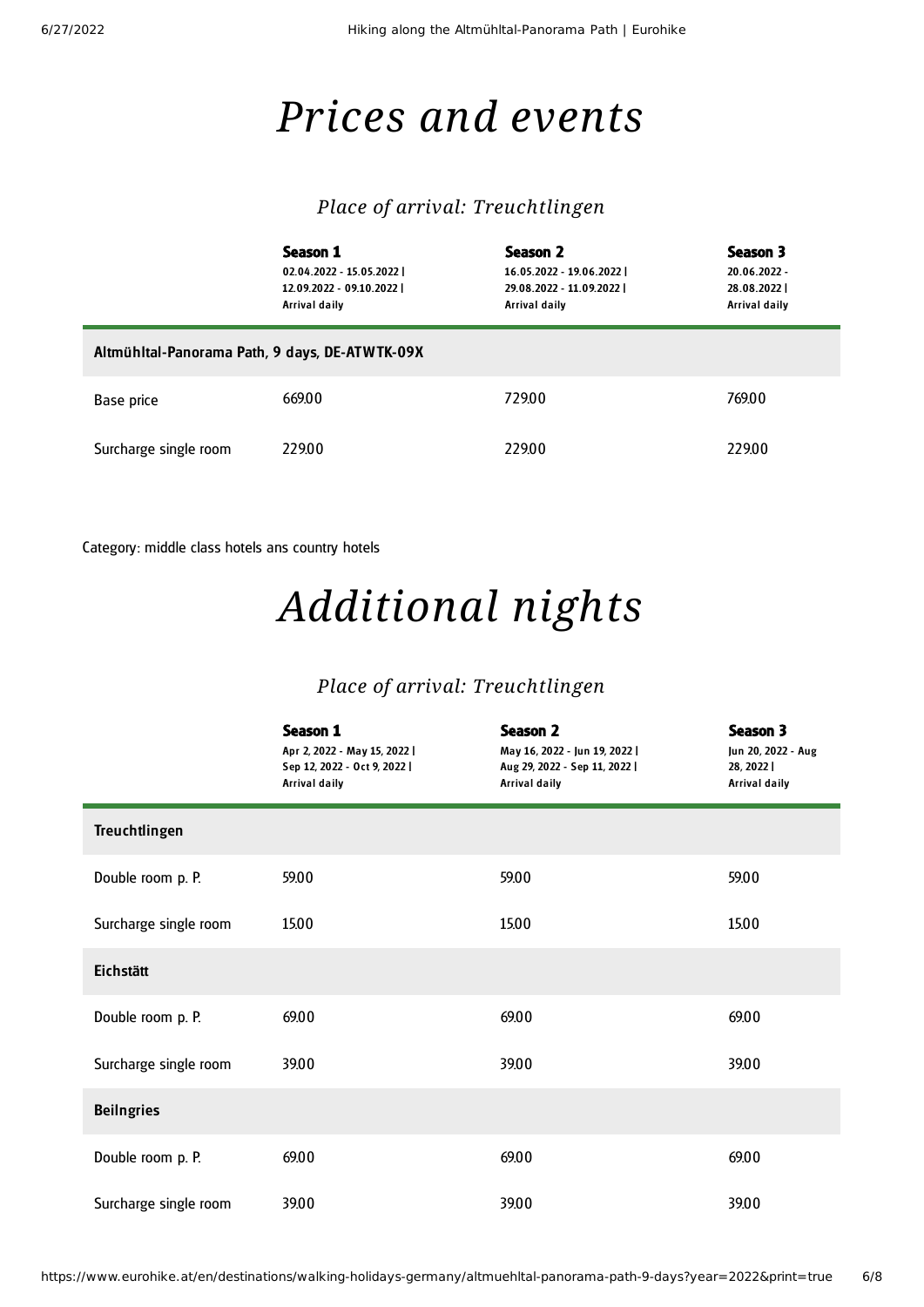|                       | Season 1<br>Apr 2, 2022 - May 15, 2022  <br>Sep 12, 2022 - Oct 9, 2022  <br>Arrival daily | Season 2<br>May 16, 2022 - Jun 19, 2022  <br>Aug 29, 2022 - Sep 11, 2022  <br><b>Arrival daily</b> | Season 3<br>Jun 20, 2022 - Aug<br>28, 2022<br>Arrival daily |
|-----------------------|-------------------------------------------------------------------------------------------|----------------------------------------------------------------------------------------------------|-------------------------------------------------------------|
| <b>Kelheim</b>        |                                                                                           |                                                                                                    |                                                             |
| Double room p. P.     | 69.00                                                                                     | 69.00                                                                                              | 69.00                                                       |
| Surcharge single room | 39.00                                                                                     | 39.00                                                                                              | 39.00                                                       |

Prices per person in EUR

## *Services and infos*

#### Services

#### Included:

- Accomodation as already mentioned
- Breakfast
- Luggage transfer
- 1 Boat trip from Weltenburg to Kelheim

#### Extras

#### Arrival / Parking / Departure:

- Train journey to Treuchtlingen and only a short walk to the start-hotel.
- **•** Munich airport.
- Parking: limited number of hotel parking spaces EUR 5 per day, no reservation possible. Parking spaces at Treuchtlingen train station free of charge.
- Return journey by train to Treuchtlingen, from Kelheim (by bus to Kelheim-Saal) approx. 2.5 hours (1x change trains).

#### Things to note:

English)

 $\bullet$  $\bullet$ 

Service-Hotline

Tourist tax, if due, is not included in the price  $\bullet$ 

Carefully elaborated route descriptions

App for Navigation and GPS-data available

Detailed travel documents 1x per room (German,

- Travel by public transport to shorten the daily  $\bullet$ hikes, optional
- Further important information according to the  $\bullet$ package travel law can be found [here](https://www.eurohike.at/en/travel-information/before-the-tour/pci)!